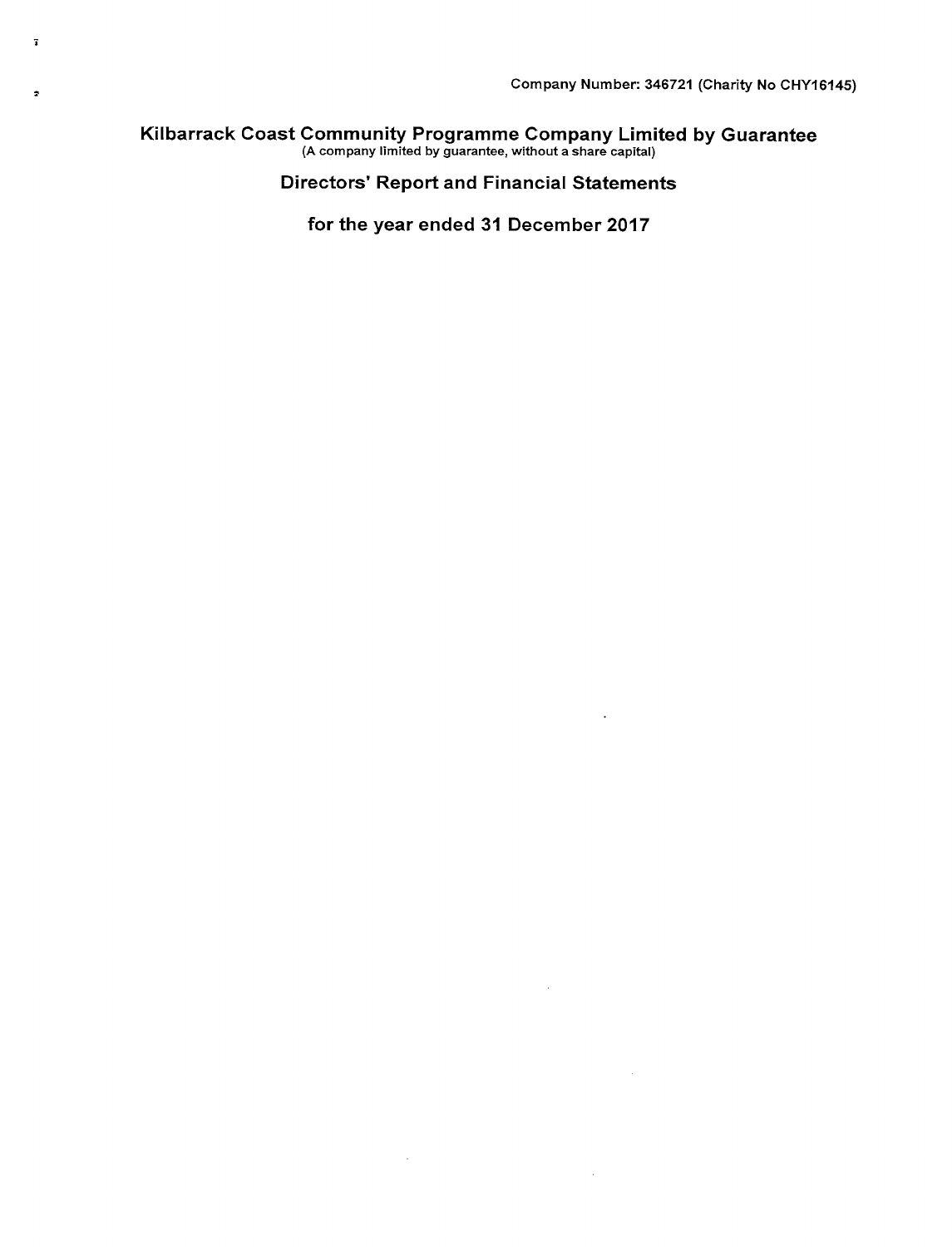$\ddot{\bullet}$ 

 $\bullet$ 

|                                              | Page             |
|----------------------------------------------|------------------|
| Directors and Other Information              | 3                |
| Directors' Report                            | $4 - 5$          |
| Directors' Responsibilities Statement        | 6                |
| Independent Auditor's Report                 | $7 - 8$          |
| Appendix to the Independent Auditor's Report | 9                |
| Income Statement                             | 10               |
| <b>Balance Sheet</b>                         | 11               |
| Reconciliation of Members' Funds             | 12 <sub>12</sub> |
| Notes to the Financial Statements            | $13 - 20$        |

 $\ddot{\phantom{0}}$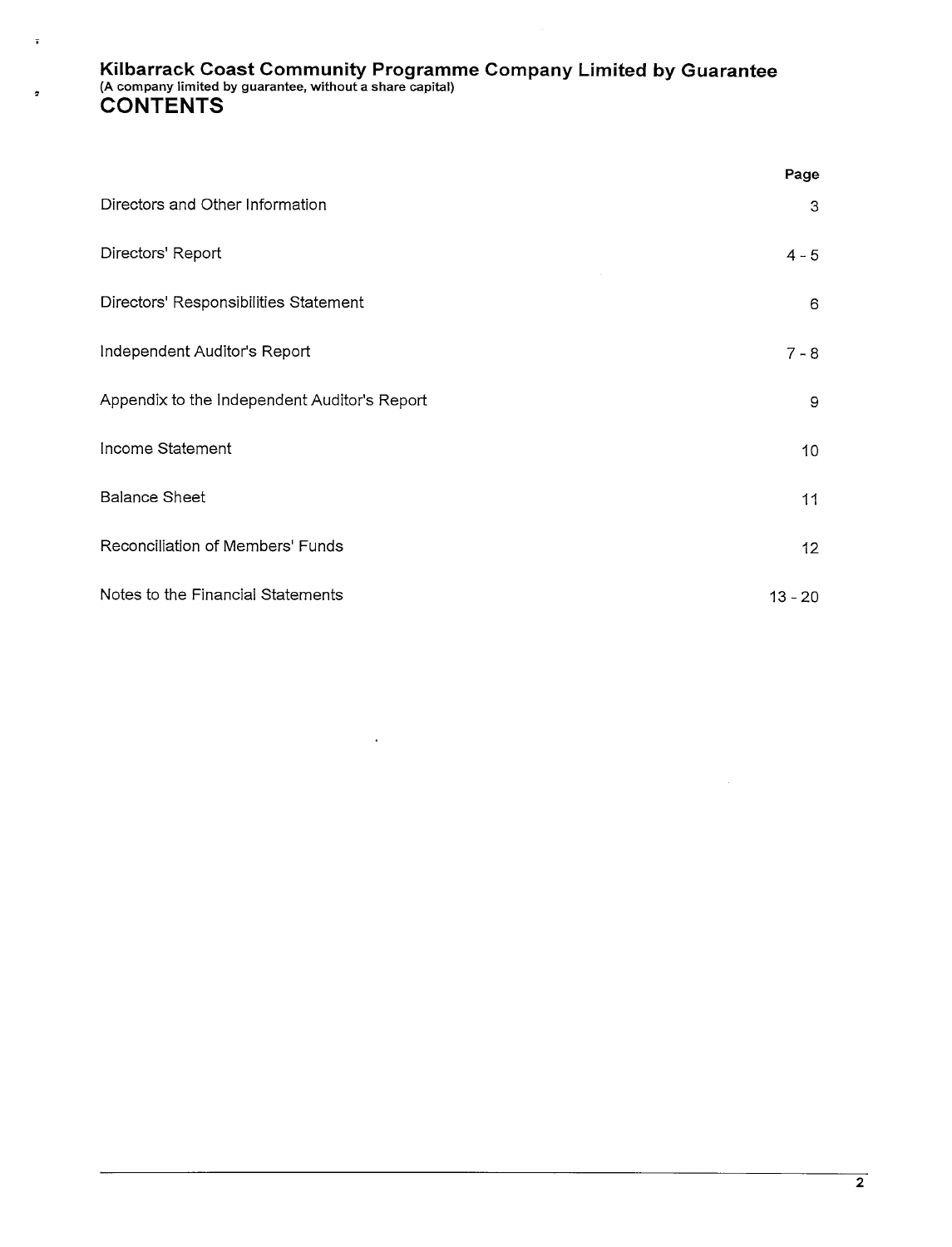## **Kilbarrack Coast Community Programme Company Limited by Guarantee (A company limited by guarantee, without a share capital) DIRECTORS AND OTHER INFORMATION**

| Directors                                     | Mr. Michael Finn<br>Mr. Brian Stewart<br>Fr. Cathal Price (Resigned 21 June 2017)<br>Mr. Martin Timmons (Appointed 21 June 2017)<br>Mr. James Scanlon (Appointed 21 June 2017)<br>Mr. Paul Hansard (Appointed 21 June 2017) |
|-----------------------------------------------|-----------------------------------------------------------------------------------------------------------------------------------------------------------------------------------------------------------------------------|
| <b>Company Secretary</b>                      | Mr. Michael Finn                                                                                                                                                                                                            |
| <b>Company Number</b>                         | 346721 (Charity No CHY16145)                                                                                                                                                                                                |
| <b>Charity Number</b>                         | CHY16145                                                                                                                                                                                                                    |
| <b>Registered Office and Business Address</b> | Kilbarrack Community Hall<br>Greendale Road<br>Kilbarrack<br>Dublin 5<br>Ireland                                                                                                                                            |
| Auditors                                      | Donovan Keogh<br>Chartered Accountants and Registered Auditors<br>Seaview Offices<br>60 Main Street<br>Howth<br>Co. Dublin<br>Ireland                                                                                       |
| <b>Bankers</b>                                | Bank of Ireland<br>60 Malahide Road<br>Coolock Village<br>Dublin 5<br>Ireland                                                                                                                                               |
| Solicitors                                    | Louise Moloney & Company<br>Solicitors<br>53 Kilbarrack Road<br>Dublin 5<br>Ireland                                                                                                                                         |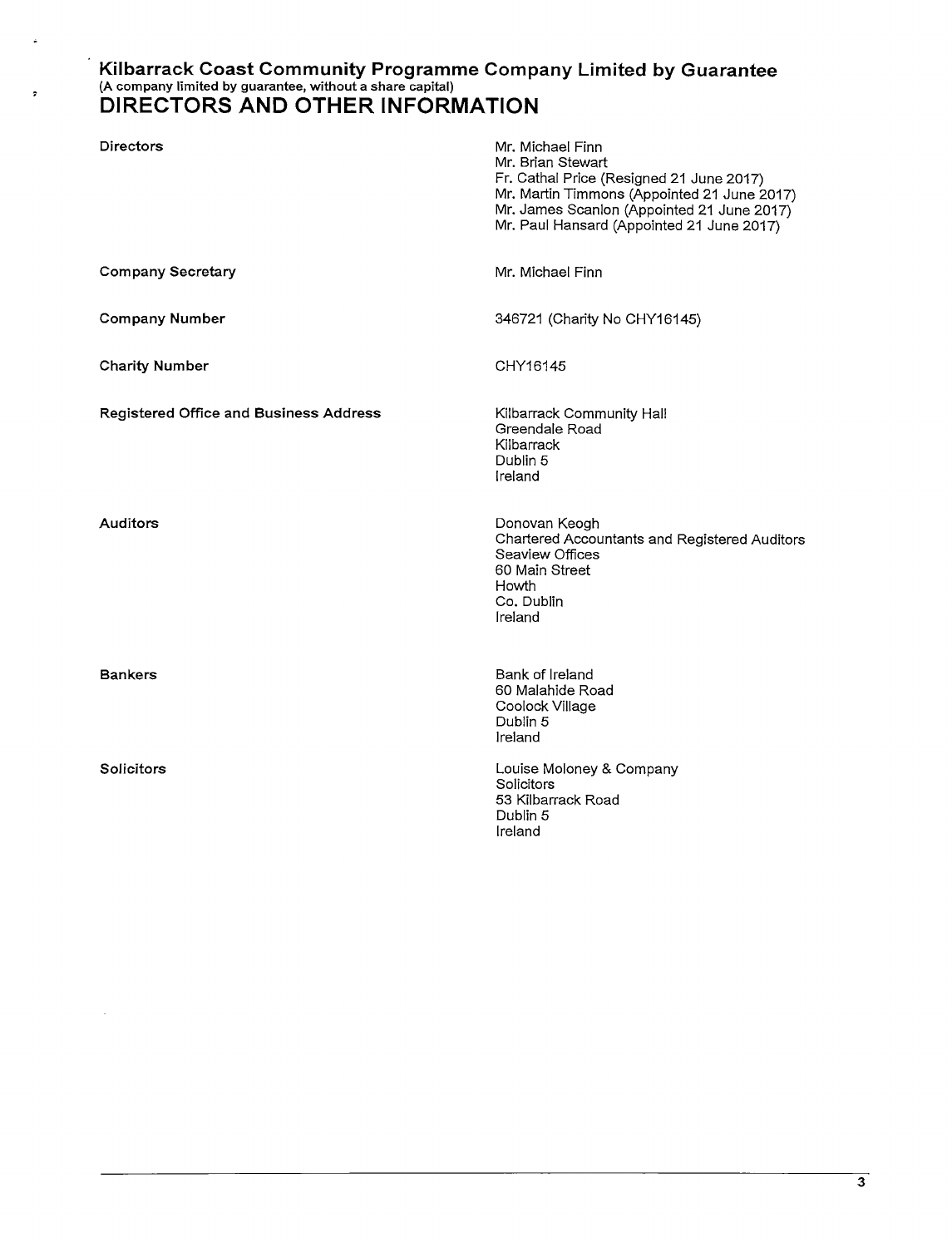# **DIRECTORS' REPORT**

for the year ended 31 December 2017

The directors present their report and the audited financial statements for the year ended 31 December 2017.

#### **Principal Activity and Review of the Business**

The principal activity of the company is that of working with those people who have become involved with drugs and alcohol and their families, working with the young people in the Kilbarrack area and getting involved in Community Development initiatives.

The organisation is a charitable company limited by guarantee. The company does not have a share capital and consequently the liability of members is limited, subject to an undertaking by each member to contribute to the net assets or liabilities of the company on winding up such amounts as may be required not exceeding one Euro (€1).

The charity was established under a Memorandum of Association which established the objects and powers of the charitable company and is governed under its Constitution and managed by a Board of Directors.

The charity has been granted charitable tax status under Sections 207 and 208 of the Taxes Consolidation Act 1997, Charity No CHY16145 and is registered with the Charities Regulatory Authority.

The charity's objects and principal activities are to:

- to break the cycle of problematic drug use within families and the wider Kilbarrack and District Community in the City of Dublin.

- benefit the community by providing services both on an individual and group basis to adults on a Special Community Employment Programme, parent and family support group and young people who attend the youth club Youth Matters.

Against the backdrop of limited resources and insecurities over funding, it has continued to be difficult to plan or develop services and as a result the Charity has incurred a deficit for the period.

However, the directors are satisfied with the level of retained reserves at the year end.

#### **Financial Results**

The (deficit)/surplus for the year after providing for depreciation amounted to  $\epsilon$ (11,062) (2016 -  $\epsilon$ 4,139).

At the end of the year, the company has assets of €220,766 (2016 - €243,234) and liabilities of €154,726 (2016 - €166,132). The net assets of the company have decreased by €(11,062).

#### **Directors and Secretary**

The directors who served throughout the year, except as noted, were as follows:

Mr. Michael Finn Mr. Brian Stewart Fr. Cathal Price (Resigned 21 June 2017) Mr. Martin Timmons (Appointed 21 June 2017) Mr. James Scanlon (Appointed 21 June 2017) Mr. Paul Hansard (Appointed 21 June 2017)

The secretary who served throughout the year was Mr. Michael Finn.

The company is limited by guarantee and does not have any share capital. Therefore the directors and secretary who served during the year did not have a beneficial interest in the company.

In accordance with the Constitution, one-third of the directors retire by rotation and, being eligible, offer themselves for re-election.

#### **Future Developments**

The charity plans continuing the activities outlined above in the forthcoming years subject to satisfactory funding arrangements.

#### **Post Balance Sheet Events**

There have been no significant events affecting the company since the year-end that would require adjustments of the Financial Statements or disclosure.

#### **Auditors**

The auditors, Donovan Keogh, (Chartered Accountants) have indicated their willingness to continue in office in accordance with the provisions of section 383(2) of the Companies Act 2014.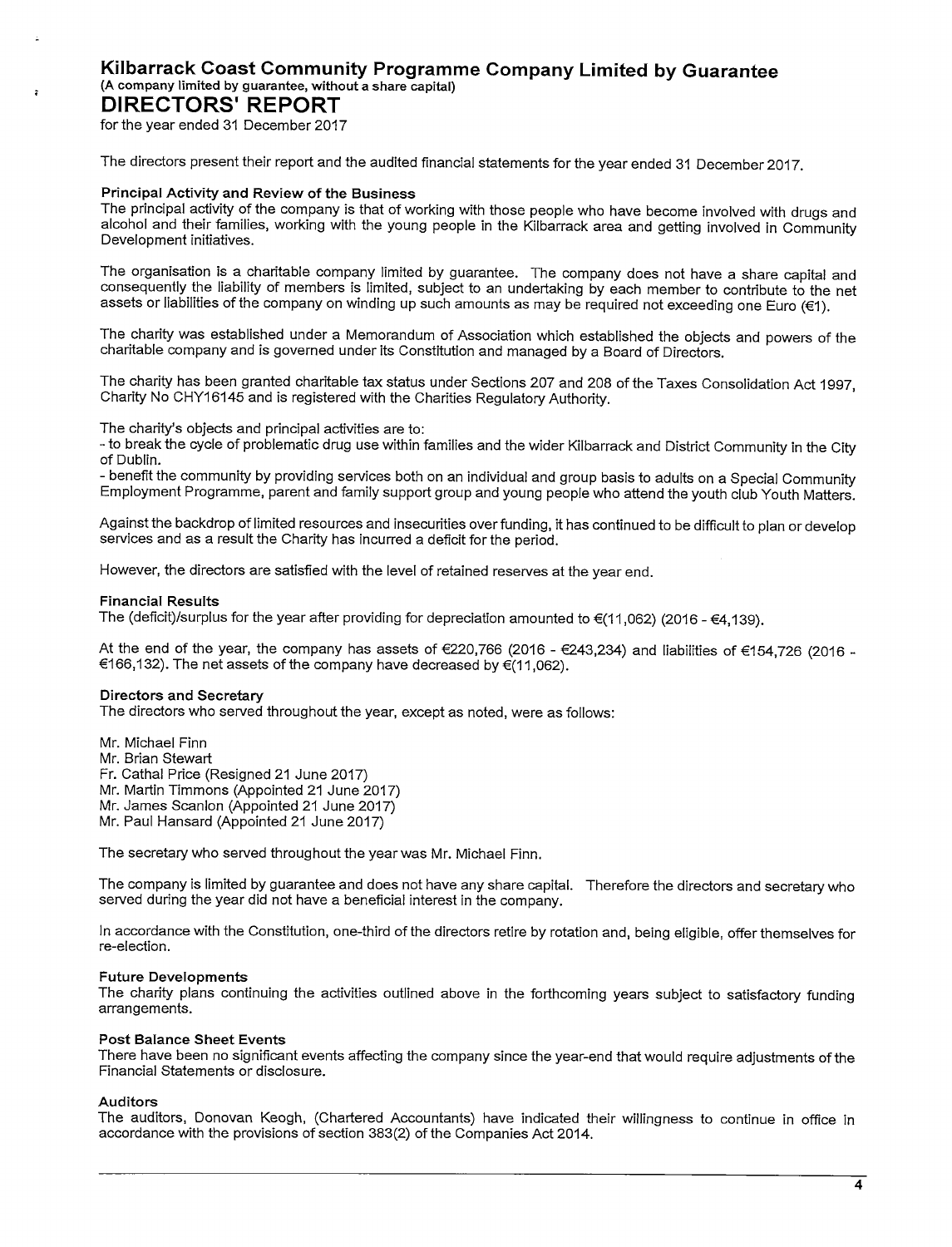# **Kilbarrack Coast Community Programme Company Limited by Guarantee**

**(A company limited by guarantee, without a share capital)**

# **DIRECTORS' REPORT**

for the year ended 31 December 2017

#### **Compliance with Quality Standards**

We comply with the Governance Code for community, voluntary and charitable organisations in Ireland. We confirm that a review of our organisation's compliance with the principles in the Code was conducted 02/02/2017. This review was based on an assessment of our organisational practice against the recommended actions for each principle. The review sets out actions and completion dates for any issues that the assessment identifies need to be addressed.

#### **Statement on Relevant Audit Information**

There is no relevant audit information of which the statutory auditors are unaware. The directors have taken all steps that they ought to have taken to make themselves aware of any relevant audit information and they have established that the statutory auditors are aware of that information.

#### **Accounting Records**

The Directors acknowledge their responsibilities under Sections 281 to 285 of the Companies Act 2014 to keep adequate accounting records for the company.

In order to comply with the requirements of the Act, the directors have employed appropriately qualified accounting personnel. The accounting records of the company are kept at the registered office and principal place of business at Kilbarrack Community Hall, Greendale Road, Kilbarrack, Dublin 5.

Signed on behalf on the board

**Mr. Michael Finn Director Mr.** Marti **Director**  $\bigcup_{k=1}^{\infty}$ 

**23 May 2018**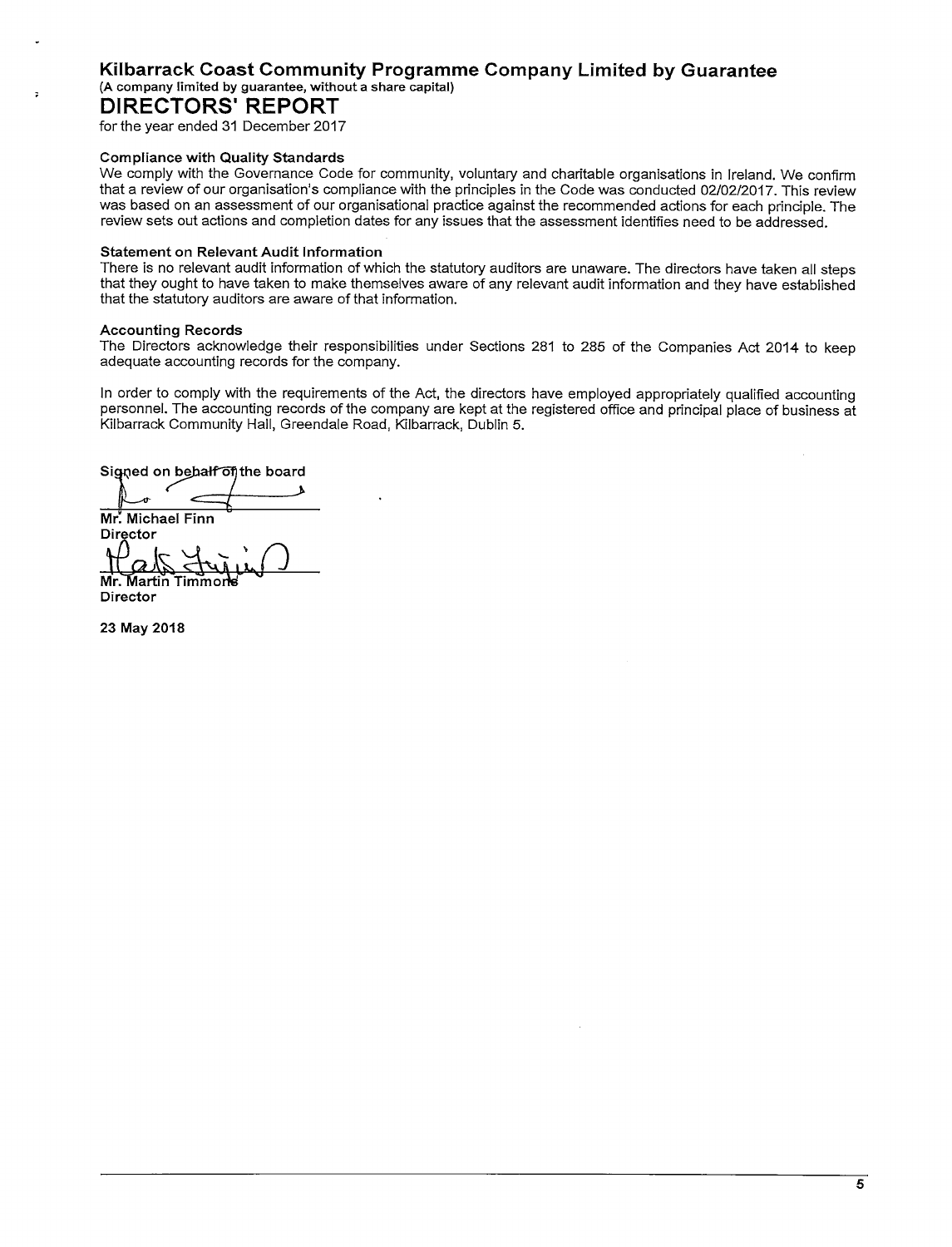# **Kilbarrack Coast Community Programme Company Limited by Guarantee (A company limited by guarantee, without a share capital) DIRECTORS' RESPONSIBILITIES STATEMENT**

for the year ended 31 December 2017

 $\overline{z}$ 

The directors are responsible for preparing the Directors' Report and the financial statements in accordance with applicable Irish law and regulations.

Irish company law requires the directors to prepare financial statements for each financial year. Under the law the directors have elected to prepare the financial statements in accordance with the Companies Act 2014 and FRS 102 "The Financial Reporting Standard applicable in the UK and Republic of Ireland", applying Section 1A of that Standard, issued by the Financial Reporting Council and promulgated by Chartered Accountants Ireland. Under company law, the directors must not approve the financial statements unless they are satisfied that they give a true and fair view of the assets, liabilities and financial position of the company as at the financial year end date and of the surplus or deficit of the company for the financial year and otherwise comply with the Companies Act 2014.

In preparing these financial statements, the directors are required to:

- select suitable accounting policies for the company financial statements and then apply them consistently;
- make judgements and estimates that are reasonable and prudent;
- state whether the financial statements have been prepared in accordance with applicable accounting standards, identify those standards, and note the effect and the reasons for any material departure from those standards; and
- prepare the financial statements on the going concern basis unless it is inappropriate to presume that the company will continue in business.

The directors are responsible for ensuring that the company keeps or causes to be kept adequate accounting records which correctly explain and record the transactions of the company, enable at any time the assets, liabilities, financial position and surplus or deficit of the company to be determined with reasonable accuracy and enable them to ensure that the financial statements and Directors' Report comply with the Companies Act 2014 and enable the financial statements to be audited. They are also responsible for safeguarding the assets of the company and hence for taking reasonable steps for the prevention and detection of fraud and other irregularities.

The directors are responsible for the maintenance and integrity of the corporate and financial information included on the company's website. Legislation in Ireland governing the preparation and dissemination of financial statements may differ from legislation in other jurisdictions.

In so far as the directors are aware:

- there is no relevant audit information (information needed by the company's auditor in connection with preparing the auditor's report) of which the company's auditor is unaware, and
- the directors have taken all the steps that they ought to have taken to make themselves aware of any relevant audit information and to establish that the company's auditor is aware of that information.

**Signed on behalf of the board**

**Mr. Michael Finn Director**

**Mr, Martin Timmons**

**Director**

**23 May 201 8**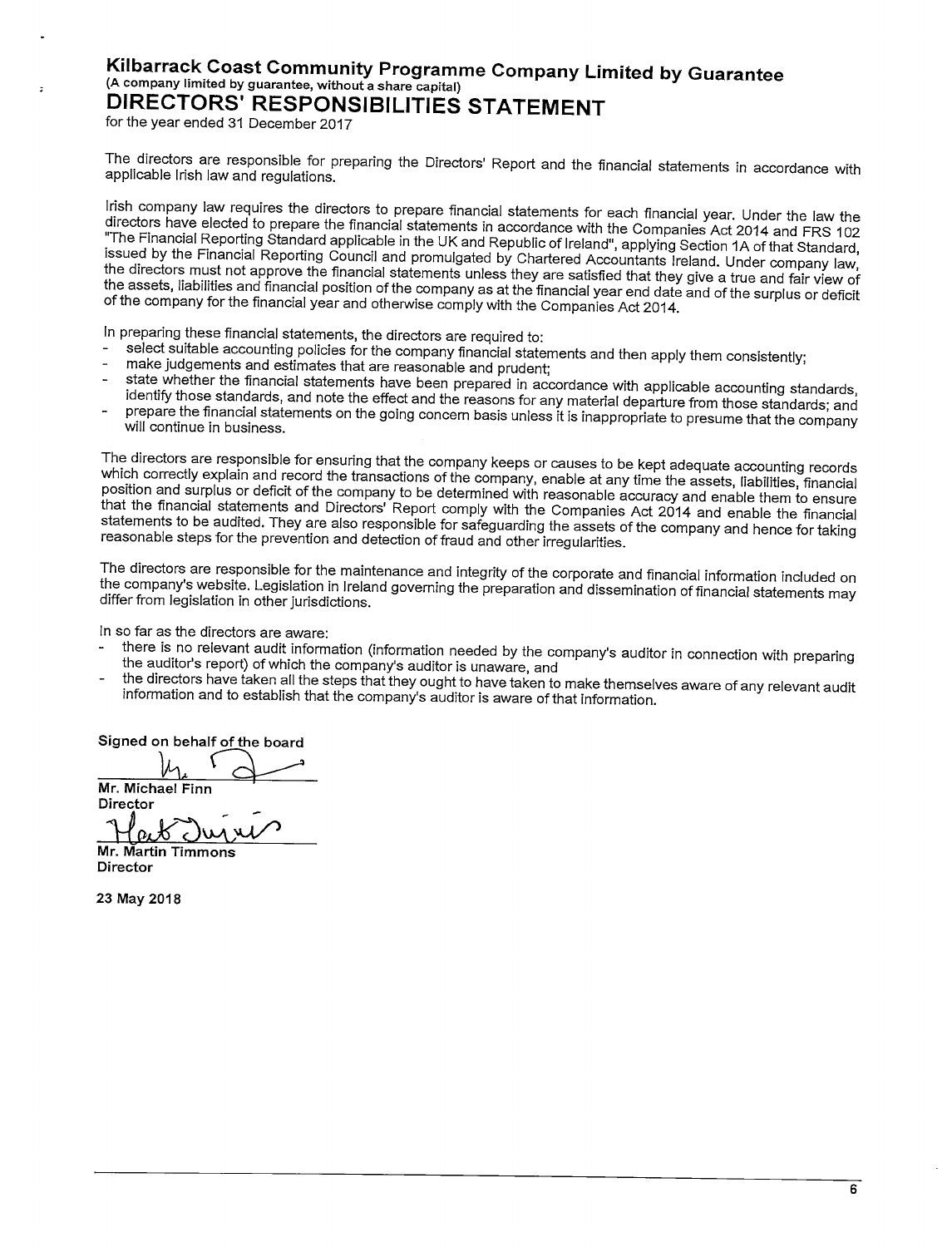# **INDEPENDENT AUDITOR'S REPORT**

## **to the Members of Kilbarrack Coast Community Programme Company Limited by Guarantee**

**(A company limited by guarantee, without a share capital)**

### **Report on the audit of the financial statements**

### **Opinion**

We have audited the financial statements of Kilbarrack Coast Community Programme Company Limited by Guarantee ('the company') for the year ended 31 December 2017 which comprise the Income Statement, the Balance Sheet, the Reconciliation of Members' Funds and the related notes to the financial statements, including a summary of significant accounting policies set out in note 2. The financial reporting framework that has been applied in their preparation is Irish Law and FRS 102 "The Financial Reporting Standard applicable in the UK and Republic of Ireland", applying Section 1A of that Standard.

In our opinion the financial statements:

- give a true and fair view of the assets, liabilities and financial position of the company as at 31 December 2017 and of its deficit for the year then ended;
- have been properly prepared in accordance with FRS 102 "The Financial Reporting Standard applicable in the UK and Republic of Ireland", applying Section 1A of that Standard; and
- have been properly prepared in accordance with the requirements of the Companies Act 2014.

#### **Basis for opinion**

We conducted our audit in accordance with International Standards on Auditing (Ireland) (ISAs (Ireland)) and applicable law. Our responsibilities under those standards are further described in the Auditor's responsibilities for the audit of the financial statements section of our report. We are independent of the company in accordance with ethical requirements that are relevant to our audit of financial statements in Ireland, including the Ethical Standard issued by the Irish Auditing and Accounting Supervisory Authority (IAASA), and the Provisions Available for Small Entities, in the circumstances set out in note 4 to the financial statements, and we have fulfilled our other ethical responsibilities in accordance with these requirements. We believe that the audit evidence we have obtained is sufficient and appropriate to provide a basis for our opinion.

#### **Conclusions relating to going concern**

We have nothing to report in respect of the following matters in relation to which ISAs (Ireland) require us to report to you where:

- the directors' use of the going concern basis of accounting in the preparation of the financial statements is not appropriate; or
- the directors have not disclosed in the financial statements any identified material uncertainties that may cast significant doubt about the company's ability to continue to adopt the going concern basis of accounting for a period of at least twelve months from the date when the financial statements are authorised for issue.

#### **Other Information**

The directors are responsible for the other information. The other information comprises the information included in the annual report other than the financial statements and our Auditor's Report thereon. Our opinion on the financial statements does not cover the other information and, except to the extent otherwise explicitly stated in our report, we do not express any form of assurance conclusion thereon.

In connection with our audit of the financial statements, our responsibility is to read the other information and, in doing so, consider whether the other information is materially inconsistent with the financial statements or our knowledge obtained in the audit, or otherwise appears to be materially misstated. If we identify such material inconsistencies or apparent material misstatements, we are required to determine whether there is a material misstatement in the financial statements or a material misstatement of the other information. If, based on the work we have performed, we conclude that there is a material misstatement of this other information, we are required to report that fact. We have nothing to report in this regard.

#### **Opinions on other matters prescribed by the Companies Act 2014**

Based solely on the work undertaken in the course of the audit, we report that:

- the information given in the Directors' Report for the financial year for which the financial statements are prepared is consistent with the financial statements; and
- in our opinion, the Directors' Report has been prepared in accordance with the Companies Act 2014.

We have obtained all the information and explanations which we consider necessary for the purposes of our audit. In our opinion the accounting records of the company were sufficient to permit the financial statements to be readily and properly audited. The financial statements are in agreement with the accounting records.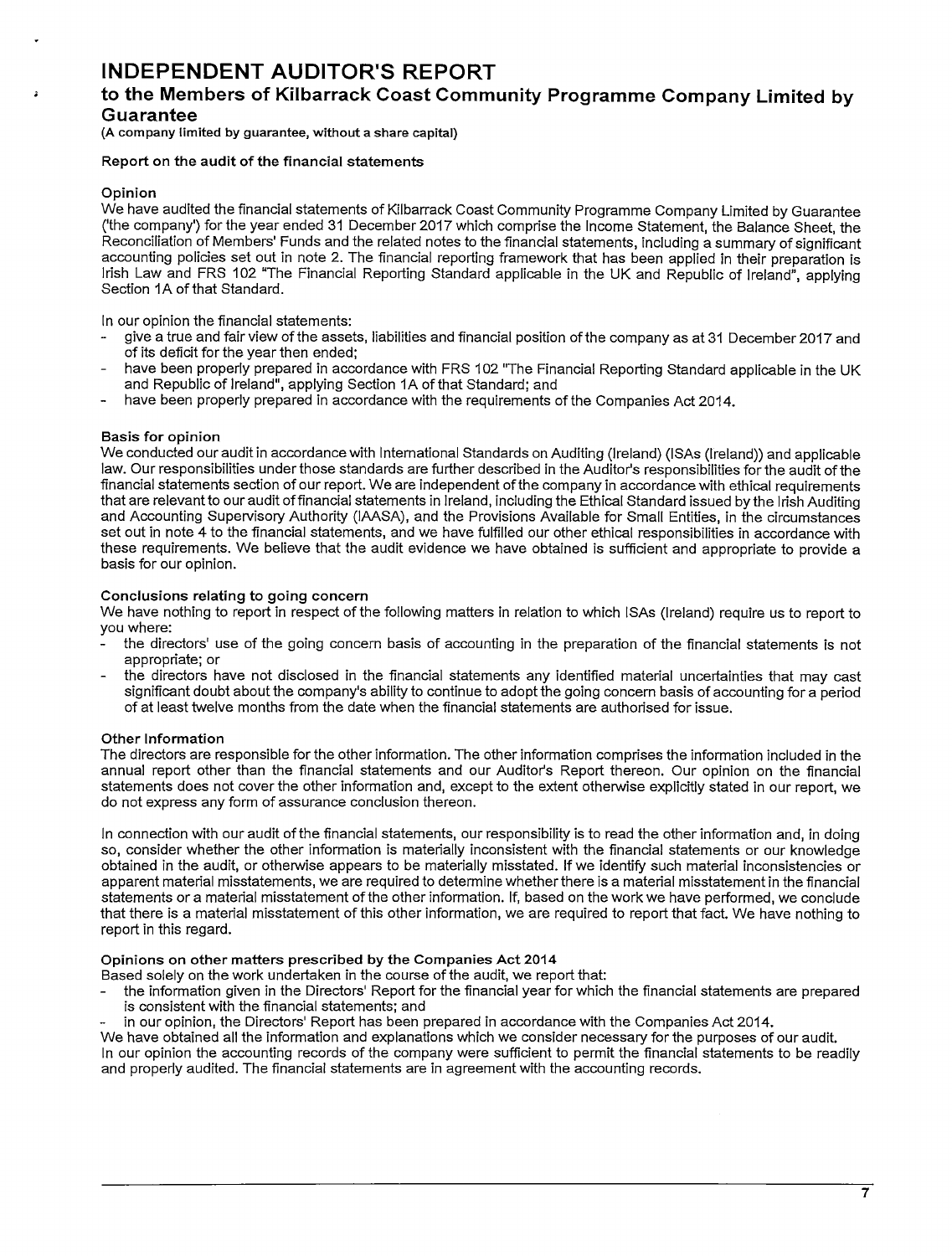# **INDEPENDENT AUDITOR'S REPORT**

## **to the Members of Kilbarrack Coast Community Programme Company Limited by Guarantee**

**(A company limited by guarantee, without a share capital)**

#### **Matters on which we are required to report by exception**

Based on the knowledge and understanding of the company and its environment obtained in the course of the audit, we have not identified any material misstatements in the Directors' Report. The Companies Act 2014 requires us to report to you if, in our opinion, the disclosures of directors' remuneration and transactions required by sections 305 to 312 of the Act are not made. We have nothing to report in this regard.

### **Respective responsibilities**

#### **Responsibilities of directors for the financial statements**

As explained more fully in the Directors' Responsibilities Statement, the directors are responsible for the preparation of the financial statements and for being satisfied that they give a true and fair view, and for such internal control as they determine is necessary to enable the preparation of financial statements that are free from material misstatement, whether due to fraud or error.

In preparing the financial statements, the directors are responsible for assessing the company's ability to continue as a going concern, disclosing, as applicable, matters related to the going concern and using the going concern basis of accounting unless management either intends to liquidate the company or to cease operation, or has no realistic alternative but to do so.

### **Auditor's responsibilities for the audit of the financial statements**

Our objectives are to obtain reasonable assurance about whether the financial statements as a whole are free from material misstatement, whether due to fraud or error, and to issue an Auditor's Report that includes our opinion. Reasonable assurance is a high level of assurance, but is not a guarantee that an audit conducted in accordance with ISAs (Ireland) will always detect a material misstatement when it exists. Misstatements can arise from fraud or error and are considered material if, individually or in aggregate, they could reasonably be expected to influence the economic decisions of users taken on the basis of these financial statements.

A further description of our responsibilities for the audit of the financial statements is contained in the appendix to this report, located at page 9, which is to be read as an integral part of our report.

## **The purpose of our audit work and to whom we owe our responsibilities**

Our report is made solely to the company's members, as a body, in accordance with section 391 of the Companies Act 2014. Our audit work has been undertaken so that we might state to the company's members those matters we are required to state to them in an Auditor's Report and for no other purpose. To the fullest extent permitted by law, we do not accept or assume any responsibility to anyone other than the company and the company's members, as a body, for our audit work, for this report, or for the opinions we have formed.

Graren O'Denestan F.C.A.

**Sharon O'Donovan F.C.A. for and on behalf of DONOVAN KEOGH** Chartered Accountants and Registered Auditors Seaview Offices 60 Main Street Howth Co. Dublin Ireland

**23 May 20 18**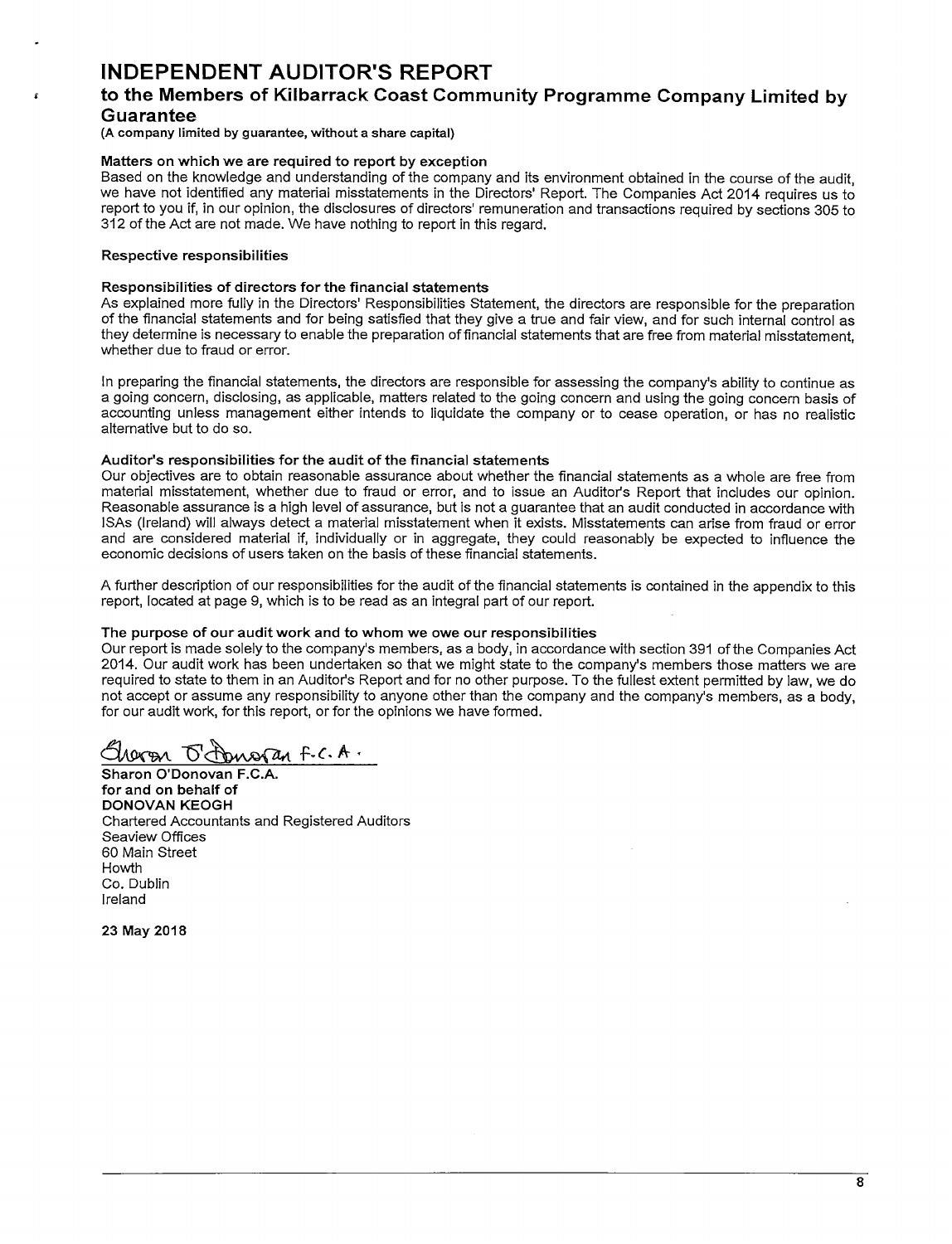# **Kilbarrack Coast Community Programme Company Limited by Guarantee APPENDIX TO THE INDEPENDENT AUDITOR'S REPORT**

# **Further information regarding the scope of our responsibilities as auditor**

As part of an audit in accordance with ISAs (Ireland), we exercise professional judgement and maintain professional scepticism throughout the audit. We also:

- Identify and assess the risks of material misstatement of the financial statements, whether due to fraud or error, design and perform audit procedures responsive to those risks, and obtain audit evidence that is sufficient and appropriate to provide a basis for our opinion. The risk of not detecting a material misstatement resulting from fraud is higher than for one resulting from error, as fraud may involve collusion, forgery, intentional omissions, misrepresentations, or the override of internal control.
- Obtain an understanding of internal control relevant to the audit in order to design audit procedures that are appropriate in the circumstances, but not for the purpose of expressing an opinion on the effectiveness of the company's internal control.
- Evaluate the appropriateness of accounting policies used and the reasonableness of accounting estimates and related disclosures made by the directors.
- Conclude on the appropriateness of the directors' use of the going concern basis of accounting and, based on the audit evidence obtained, whether a material uncertainty exists related to events or conditions that may cast significant doubt on the company's ability to continue as going concerns. If we conclude that a material uncertainty exists, we are required to draw attention in our Auditor's Report to the related disclosures in the financial statements or, if such disclosures are inadequate, to modify our opinion. Our conclusions are based on the audit evidence obtained up to the date of our Auditor's Report. However, future events or conditions may cause the company to cease to continue as going concerns.
- Evaluate the overall presentation, structure and content of the financial statements, including the disclosures, and whether the financial statements represent the underlying transactions and events in a manner that achieves fair presentation.

We communicate with those charged with governance regarding, among other matters, the planned scope and timing of the audit and significant audit findings, including any significant deficiencies in internal control that we identify during our audit.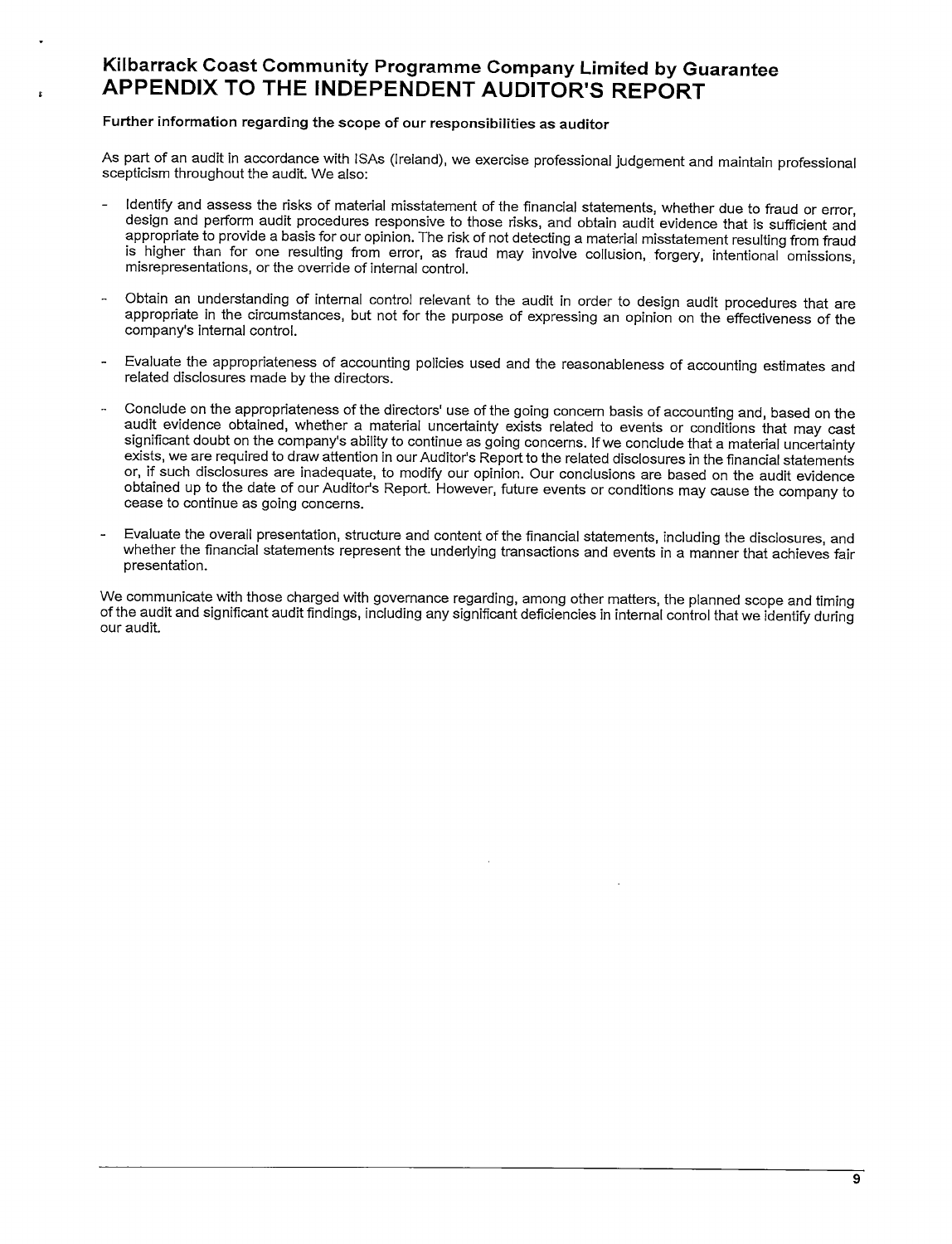# INCOME STATEMENT

 $\hat{\mathbf{x}}$ 

for the year ended 31 December 2017

|                                       | <b>Notes</b> | 2017<br>€   | 2016<br>€   |
|---------------------------------------|--------------|-------------|-------------|
| Income                                | 5            | 1,016,052   | 1,020,859   |
| Expenditure                           |              | (1,026,989) | (1,016,595) |
| (Deficit)/surplus before interest     |              | (10, 937)   | 4.264       |
| Interest payable and similar expenses | 7            | (125)       | (125)       |
| (Deficit)/surplus for the year        |              | (11,062)    | 4,139       |
| <b>Total Comprehensive Income</b>     |              | (11,062)    | 4,139       |
|                                       |              |             |             |

Approved by the board on 23 May 2018 and signed on its behalf by:

**Mr. Michael Finn Direotor**

Mr. Martin Timmons

Director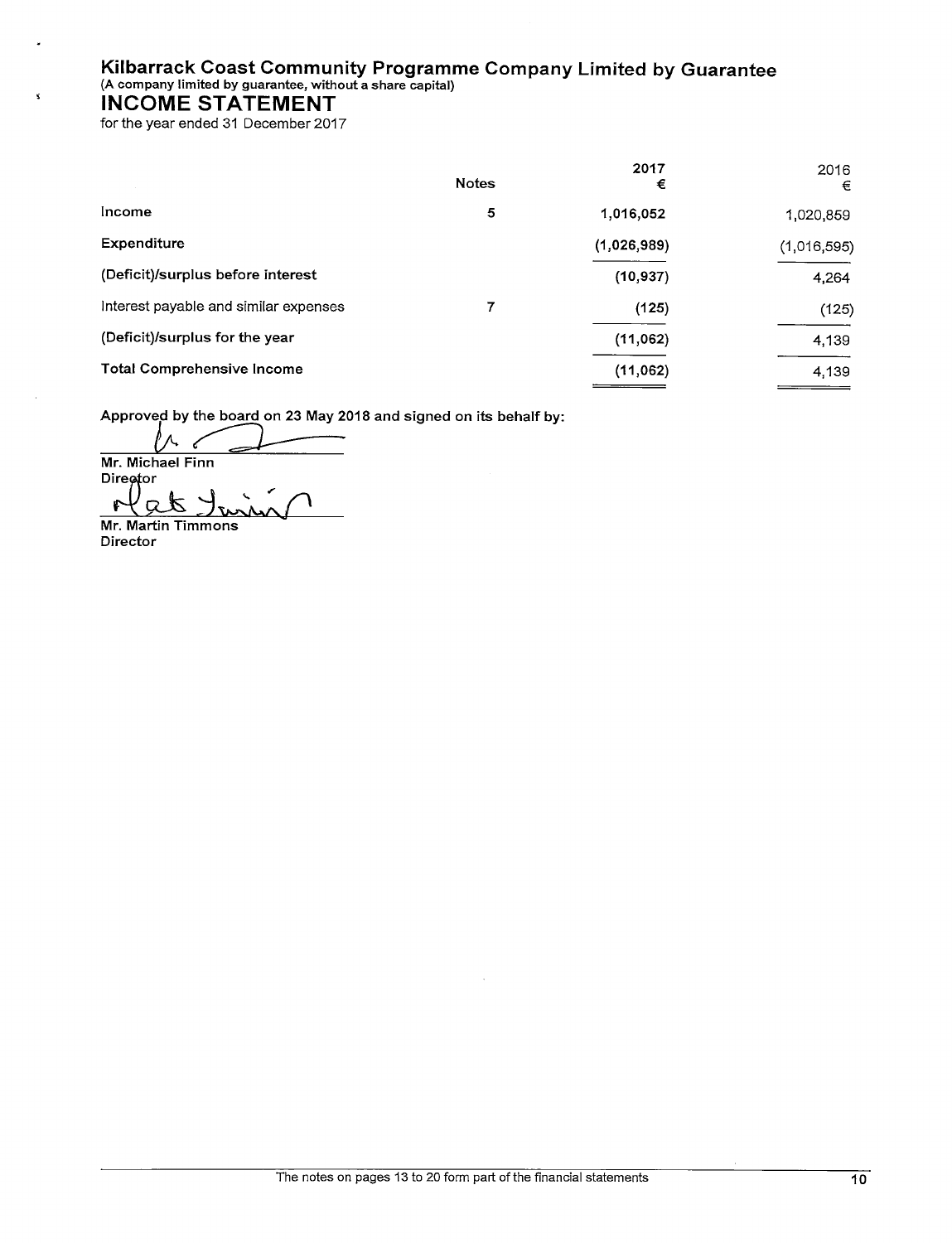# **Kilbarrack Coast Community Programme Company Limited by Guarantee**

**(A company limited by guarantee, without a share capital)**

## **BALANCE SHEET**

as at 31 December 2017

|                                                               |              | 2017              | 2016              |
|---------------------------------------------------------------|--------------|-------------------|-------------------|
|                                                               | <b>Notes</b> | €                 | €                 |
| <b>Fixed Assets</b><br>Tangible assets                        | 9            | 20,930            | 26,530            |
| <b>Current Assets</b><br>Debtors<br>Cash and cash equivalents | 10           | 27,031<br>172,805 | 24,166<br>192,538 |
|                                                               |              | 199,836           | 216,704           |
| Creditors: Amounts falling due within one year                | 11           | (80, 153)         | (91, 332)         |
| <b>Net Current Assets</b>                                     |              | 119,683           | 125,372           |
| <b>Total Assets less Current Liabilities</b>                  |              | 140,613           | 151,902           |
| Creditors<br>Amounts falling due after more than one year     | 12           | (74, 573)         | (74, 800)         |
| <b>Net Assets</b>                                             |              | 66,040            | 77,102            |
| <b>Reserves</b><br>Income statement                           |              | 66,040            | 77,102            |
| <b>Members' Funds</b>                                         |              | 66,040            | 77,102            |

The financial statements have been prepared in accordance with the provisions applicable to companies subject to the small companies' regime and in accordance with FRS 102 "The Financial Reporting Standard applicable in the UK and Republic of Ireland", applying Section 1A of that Standard.

Approved by the-board on 23 May 2018 and signed on its behalf by:

∕∿ **Mr, Michael Finn Director** ₿

**Mr. Martin Timmons Director**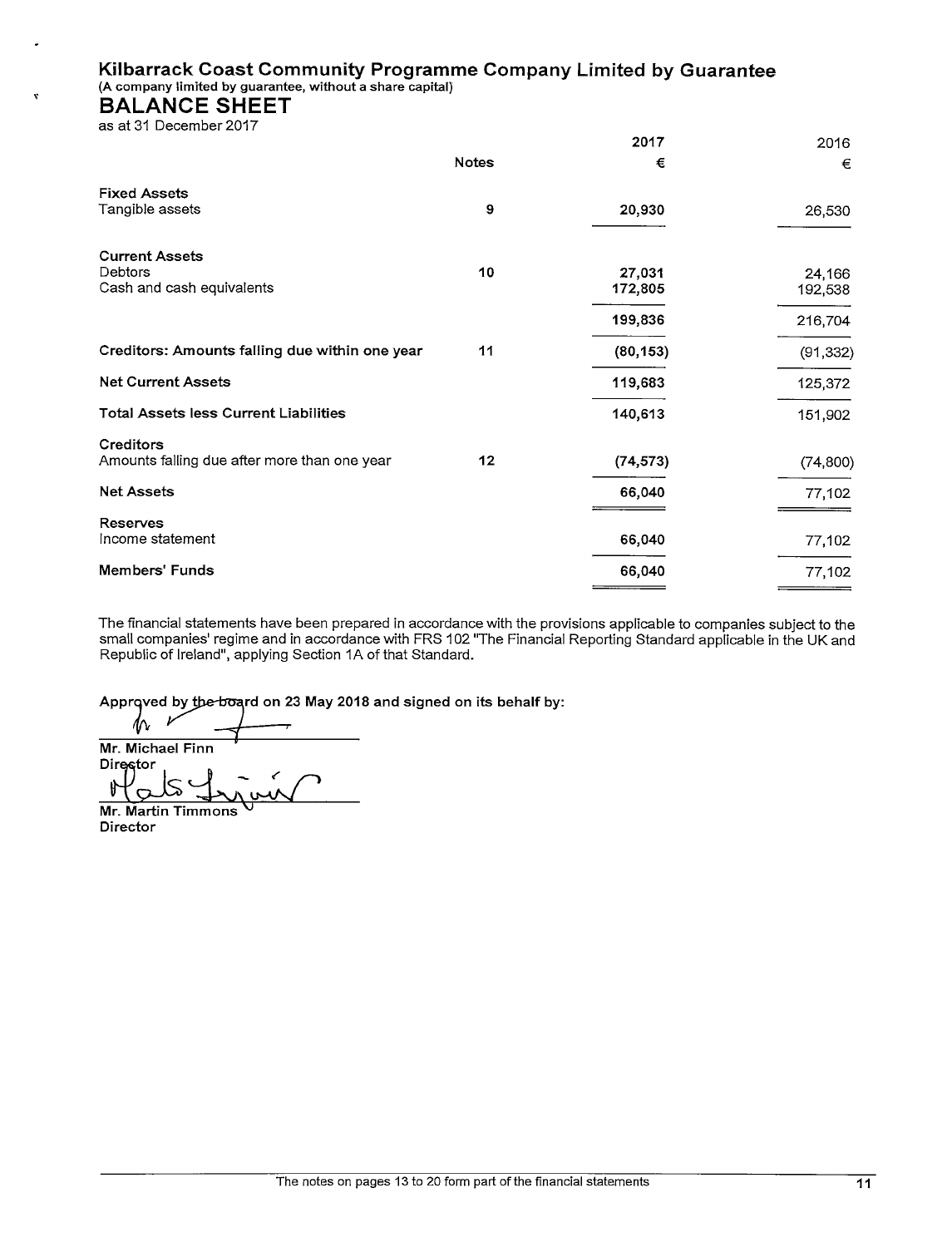## **Kilbarrack Coast Community Programme Company Limited by Guarantee (A company limited by guarantee, without a share capital) RECONCILIATION OF MEMBERS' FUNDS**

as at 31 December 2017

 $\epsilon$ 

|                      | Retained<br>surplus | Total    |  |
|----------------------|---------------------|----------|--|
|                      | €                   | €        |  |
| At 1 January 2016    | 72,963              | 72,963   |  |
| Surplus for the year | 4,139               | 4,139    |  |
| At 31 December 2016  | 77,102              | 77,102   |  |
| Deficit for the year | (11,062)            | (11,062) |  |
| At 31 December 2017  | 66,040              | 66,040   |  |
|                      |                     |          |  |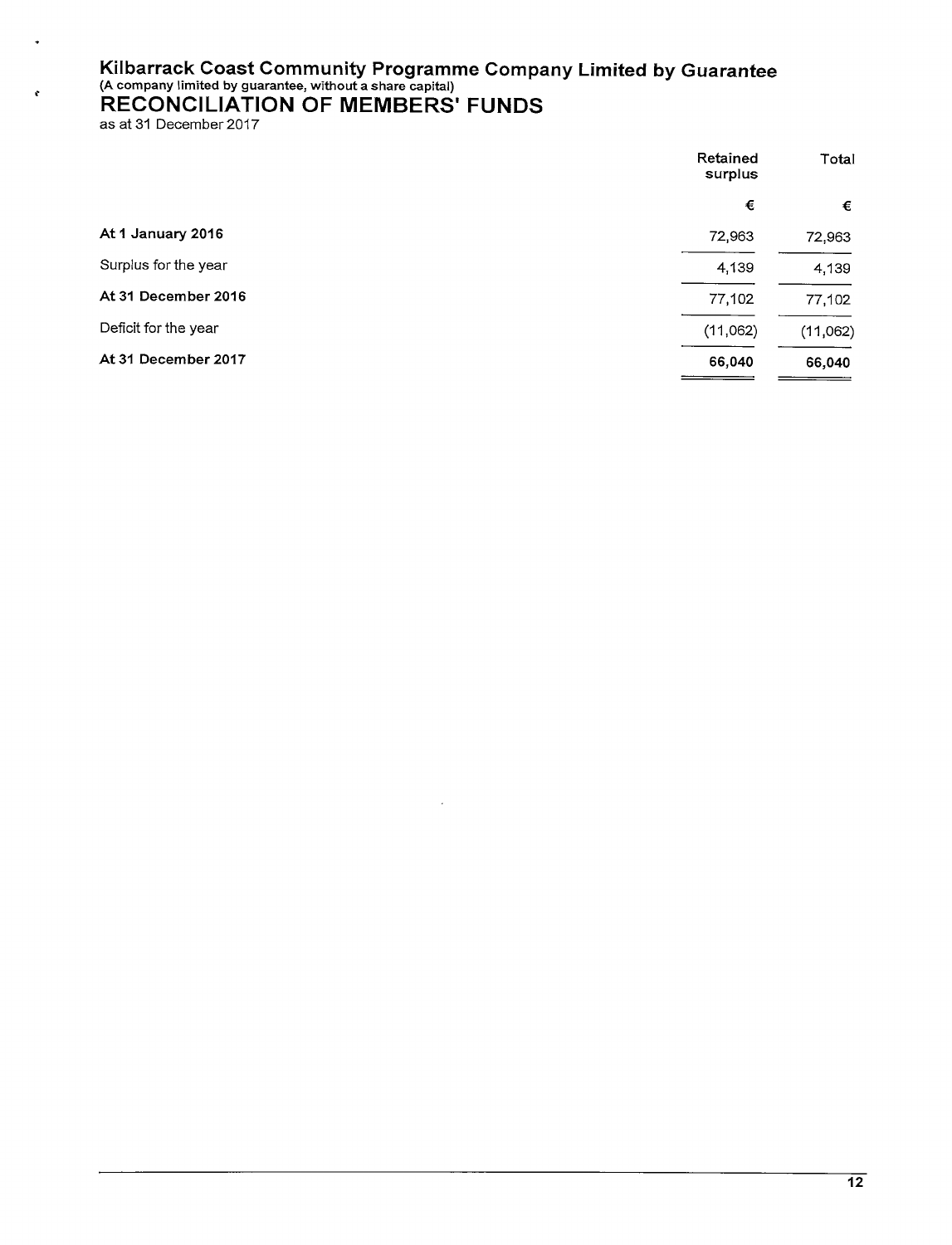**(A company limited by guarantee, without a share capital)**

**NOTES TO THE FINANCIAL STATEMENTS**

for the year ended 31 December 2017

### **1. GENERAL INFORMATION**

Kilbarrack Coast Community Programme Company Limited by Guarantee is a company limited by guarantee incorporated in Republic of Ireland

## **2. ACCOUNTING POLICIES**

The following accounting policies have been applied consistently in dealing with items which are considered material in relation to the company's financial statements.

#### **Statement of compliance**

The financial statements of the company for the year ended 31 December 2017 have been prepared in accordance with the provisions of FRS 102 Section 1A (Small Entities) and the Companies Act 2014.

#### **Basis of preparation**

The financial statements have been prepared on the going concern basis and in accordance with the historical cost convention except for certain properties and financial instruments that are measured at revalued amounts or fair values, as explained in the accounting policies below. Historical cost is generally based on the fair value of the consideration given in exchange for assets. The financial reporting framework that has been applied in their preparation is the Companies Act 2014 and FRS 102 "The Financial Reporting Standard applicable in the UK and Republic of Ireland" Section 1A, issued by the Financial Reporting Council and promulgated by Chartered Accountants Ireland.

#### **Cash flow statement**

The company has availed of the exemption in FRS 102 Section 1 Afrom the requirement to prepare a Statement of Cash Flows because it is classified as a small company.

#### **Income**

All incoming resources are included in the Income and Expenditure Account when the charity is entitled to the income and the amount can be quantified with reasonable accuracy. The following specific policies are applied to particular categories of income:

- Voluntary income is received by way of grants and donations and is included in full in the Income and Expenditure Account when receivable.

- Grants, where entitlement is not conditional on the delivery of a specific performance by the charity, are recognised when the charity becomes unconditionally entitled to the grant.

- Investment income is included when receivable.

- Incoming resources from grants, where related to performance and specific deliverables, are accounted for as the charity earns the right to consideration by its performance.

- Grants received specifically as a contribution towards the cost of land, buildings and buses/motor vehicles are credited directly to the capital fund in the year of receipt. Such grants are amortised to the Income and Expenditure Account on the same basis as the assets are depreciated.

The following funds are operated by the Charity.

#### Restricted Funds

Restricted Funds, represent grants, donations and sponsorships received which can only be used for particular purposes specified by the donors or sponsorship programmes binding on the directors. Such purposes are within the overall aims of the company.

#### Unrestricted Funds

General Funds represent amounts which are expendable at the discretion of Directors in furtherance of the objectives of the charity and which have not been designated for other purposes. Such funds may be held in order to finance working capital or capital expenditure.

#### **Expenditure**

Expenditure is recognised on an accrual basis as a liability is incurred. Expenditure includes any VAT which cannot be fully recovered, and is reported as part of the expenditure to which it relates:

- Charitable expenditure comprises those costs incurred by the charity in the delivery of its activities and services for its beneficiaries. It includes both costs that can be allocated directly to such activities and those costs of an indirect nature necessary to support them.

- Governance costs include those costs associated with meeting the constitutional and statutory requirements of the charity and include the audit fees and costs linked to the strategic management of the charity.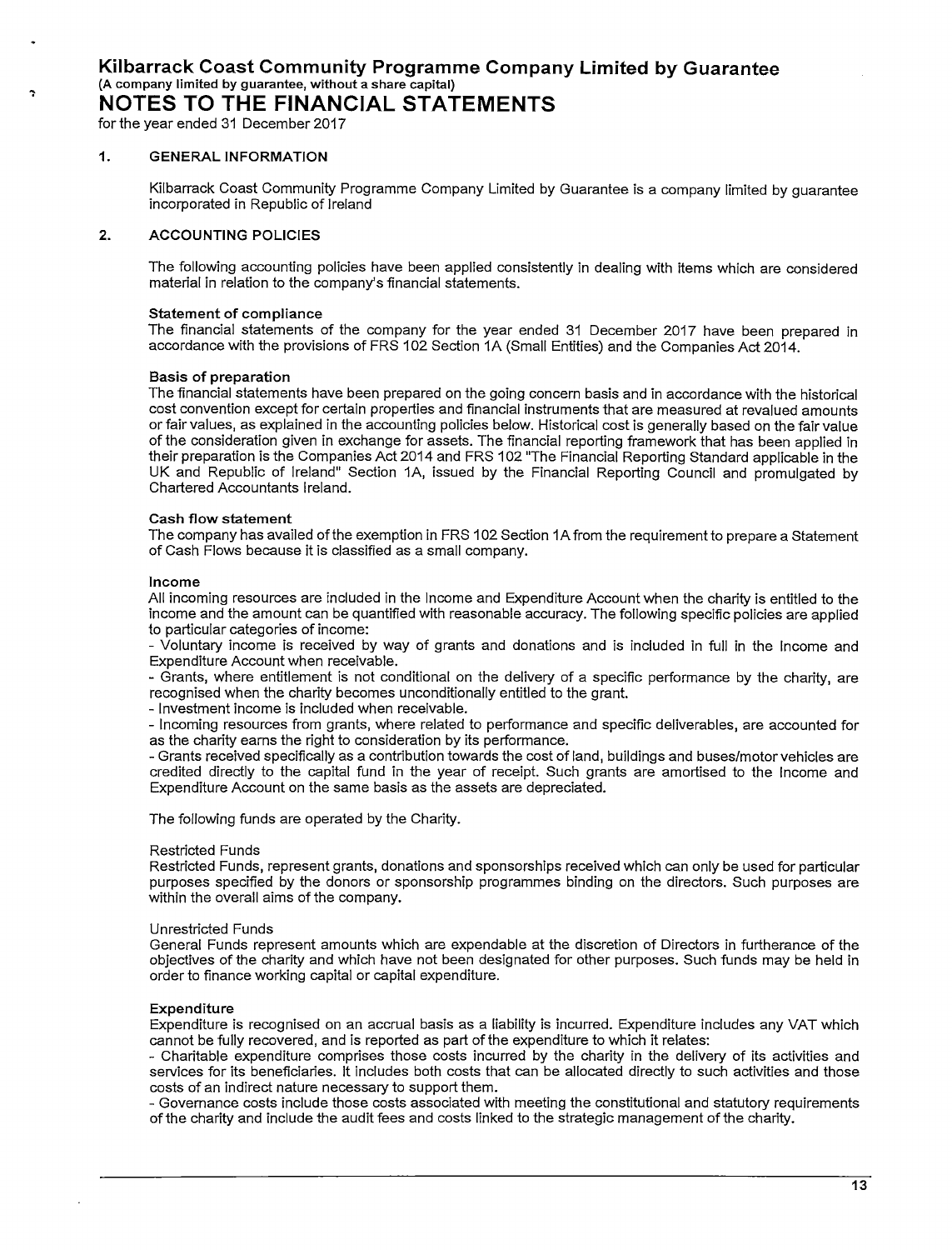# **NOTES TO THE FINANCIAL STATEMENTS CONTINUED COntinued**

for the year ended 31 December 2017

#### **Contingencies and provisions**

Contingent liabilities, arising as a result of past events, are not recognised when (i) it is not probable that there will be an outflow of resources or that the amount cannot be reliably measured at the reporting date or (ii) when the existence will be confirmed by the occurrence or non-occurrence of uncertain future events not wholly within the company's control. Contingent liabilities are disclosed in the financial statements unless the probability of an outflow of resources is remote.

Contingent assets are not recognised. Contingent assets are disclosed in the financial statements when an inflow of economic benefits is probable.

Provisions are recognised when the company has a present legal or constructive obligation as a result of past events; it is probable that an outflow of resources will be required to settle the obligation; and the amount of the obligation can be estimated reliably.

Where there are a number of similar obligations, the likelihood that an outflow will be required in settlement is determined by considering the class of obligations as a whole. A provision is recognised even if the likelihood of an outflow with respect to any one item included in the same class of obligations may be small.

Provisions are measured at the present value of the expenditures expected to be required to settle the obligation using a rate that reflects current market assessments of the time value of money and the risks specific to the obligation. The increase in the provision due to passage of time is recognised as a finance cost.

#### **Government grants**

Capital grants received and receivable are treated as deferred income and amortised to the Income Statement annually overthe useful economic life of the asset to which it relates. Revenue grants are credited to the Income Statement when received.

#### **Tangible fixed assets and depreciation**

Tangible fixed assets are stated at cost or at valuation, less accumulated depreciation and impairment losses. The charge to depreciation is calculated to write off the original cost or valuation of tangible fixed assets, less their estimated residual value, over their expected useful lives as follows:

| Plant and machinery              | 15% reducing balance |
|----------------------------------|----------------------|
| Fixtures, fittings and equipment | 15% reducing balance |
| Motor vehicles                   | 20% straight line    |
| Leased assets                    | 20% straight line    |

The carrying values of tangible fixed assets are reviewed annually for impairment in periods if events or changes in circumstances indicate the carrying value may not be recoverable.

If the recoverable amount of the asset is estimated to be lower than the carrying amount, the carrying amount is reduced to its recoverable amount. An impairment loss is recognised in the profit and loss account, unless the asset has been revalued when the amount is recognised in other comprehensive income to the extent of any previously recognised revaluation. Thereafter any excess is recognised in profit or loss.

If an impairment loss is subsequently reversed, the carrying amount of the asset is increased to the revised estimate of its recoverable amount, but only to the extent that the revised carrying amount does not exceed the carrying amount that would have been determined (net of depreciation) had no impairment loss been recognised in prior periods. A reversal of an impairment loss is recognised in the profit and loss account.

The company's policy is to review the remaining useful economic lives and residual values of tangible fixed assets on an on-going basis and to adjust the depreciation charge to reflect the remaining estimated useful economic life and residual value.

Fully depreciated tangible fixed assets are retained in the cost of tangible fixed assets and related accumulated depreciation until they are removed from service. In the case of disposals, assets and related depreciation are removed from the financial statements and the net amount, less proceeds from disposal, is charged or credited to the profit and loss account.

Revaluation losses are recognised in the statement of total recognised gains and losses until the carrying amount reaches its depreciated historical cost and thereafter in the profit and loss account. An exception is where the recoverable amount of the asset is greater than its revalued amount. In this case the loss is recognised in the statement of total recognised gains and losses to the extent that the recoverable amount is greater than its revalued amount.

l,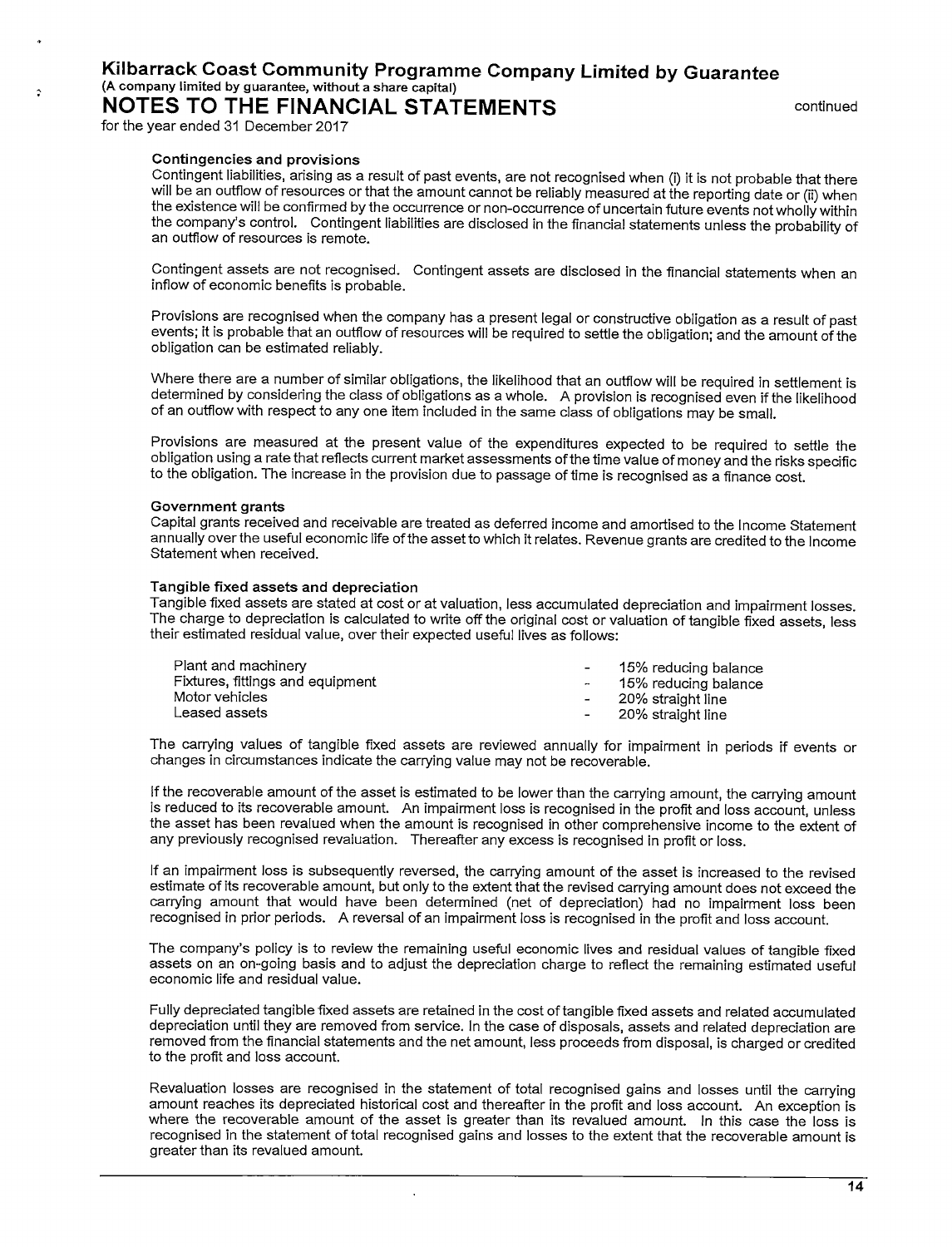# **NOTES TO THE FINANCIAL STATEMENTS** continued

for the year ended 31 December 2017

### **Leasing and hire purchases**

Tangible fixed assets held under leasing and Hire Purchases arrangements which transfer substantially all the risks and rewards of ownership to the company are capitalised and included in the Balance Sheet at their cost or valuation, less depreciation. The corresponding commitments are recorded as liabilities. Payments in respect of these obligations are treated as consisting of capital and interest elements, with interest charged to the Income Statement.

### **Trade and other debtors**

Trade and other debtors are initially recognised at fair value and thereafter stated at amortised cost using the effective interest method less impairment losses for bad and doubtful debts except where the effect of discounting would be immaterial. In such cases the receivables are stated at cost less impairment losses for bad and doubtful debts.

## **Cash and cash equivalents**

Cash and cash equivalents comprise cash at bank and in hand, demand deposits with banks and other shortterm highly liquid investments with original maturities of three months or less and bank overdrafts. In the Balance Sheet bank overdrafts are shown within Creditors.

#### **Borrowing costs**

Borrowing costs relating to the acquisition of assets are capitalised at the appropriate rate by adding them to the cost of assets being acquired. Investment income earned on the temporary investment of specific borrowings pending their expenditure on the assets is deducted from the borrowing costs eligible for capitalisation. All other borrowing costs are recognised in profit or loss in the period in which they are incurred.

#### **Trade and other creditors**

Trade and other creditors are initially recognised at fair value and thereafter stated at amortised cost using the effective interest rate method, unless the effect of discounting would be immaterial, in which case they are stated at cost.

#### **Employee benefits**

#### Short term benefits

Short term benefits, including holiday pay, are recognised as an expense in the period in which the service is received.

#### Defined contribution pension plans

The Company operates a defined contribution plan. A defined contribution plan is a pension plan under which the company pays fixed contributions into a separate fund. Under defined contribution plans, the company has no legal or constructive obligations to pay further contributions if the fund does not hold sufficient assets to pay all employees the benefits relating to employee service in the current and prior periods.

For defined contribution plans, the company pays contributions to privately administered pension plans on a contractual or voluntary basis. The company has no further payment obligations once the contributions have been paid. The contributions are recognised as employee benefit expense when they are due. Prepaid contributions are recognised as an asset to the extent that a cash refund or a reduction in the future payments is available.

#### **Taxation**

No charge to current or deferred taxation arises as the charity has been granted charitable status under Sections 207 and 208 of the Taxes Consolidation Act 1997, Charity No CHY16145.

#### **Government grants**

Capital grants received and receivable are treated as deferred income and amortised to the Income Statement annually over the useful economic life of the asset to which it relates. Revenue grants are credited to the Income Statement when received.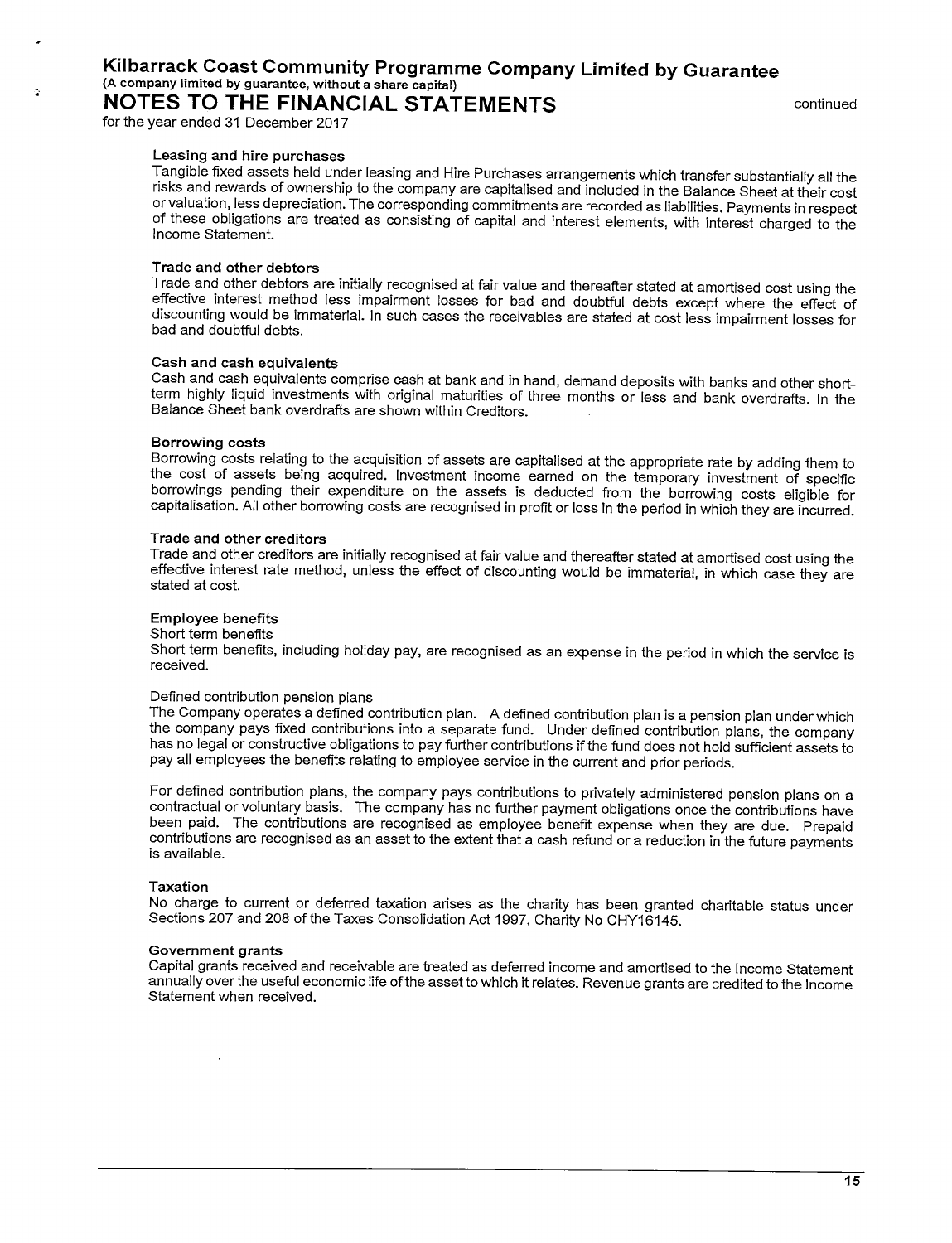# **NOTES TO THE FINANCIAL STATEMENTS** and the continued

for the year ended 31 December 2017

## **Foreign currencies**

Functional and presentation currency

Items included in the financial statements of the company are measured using the currency of the primary economic environment in which the company operates ("the functional currency"). The financial statements are presented in euro, which is the company's functional and presentation currency and is denoted by the symbol "€'.

Monetary assets and liabilities denominated in foreign currencies are translated at the rates of exchange ruling at the Balance Sheet date. Non-monetary items that are measured in terms of historical cost in a foreign currency are translated at the rates of exchange ruling at the date of the transaction. Non-monetary items that are measured at fair value in a foreign currency are translated using the exchange rates at the date when the fair value was determined. The resulting exchange differences are dealt with in the Income Statement. **Pensions**

The company operates a defined contribution pension scheme for employees. The assets of the scheme are held separately from those of the company. Annual contributions payable to the company's pension scheme are charged to the Income Statement in the period to which they relate.

## **3. SIGNIFICANT ACCOUNTING JUDGEMENTS AND KEY SOURCES OF ESTIMATION UNCERTAINTY**

The preparation of these financial statements requires management to make judgements, estimates and assumptions that affect the application of policies and reported amounts of assets and liabilities, income and expenses.

Judgements and estimates are continually evaluated and are based on historical experiences and otherfactors, including expectations of future events that are believed to be reasonable under the circumstances.

The company makes estimates and assumptions concerning the future. The resulting accounting estimates will, by definition, seldom equal the related actual results.

#### **4. PROVISIONS AVAILABLE FOR SMALL ENTITIES**

In common with many other businesses of our size and nature, we use our auditors to assist with the preparation of the financial statements and to prepare and submit annual returns to the Companies' Registration Office.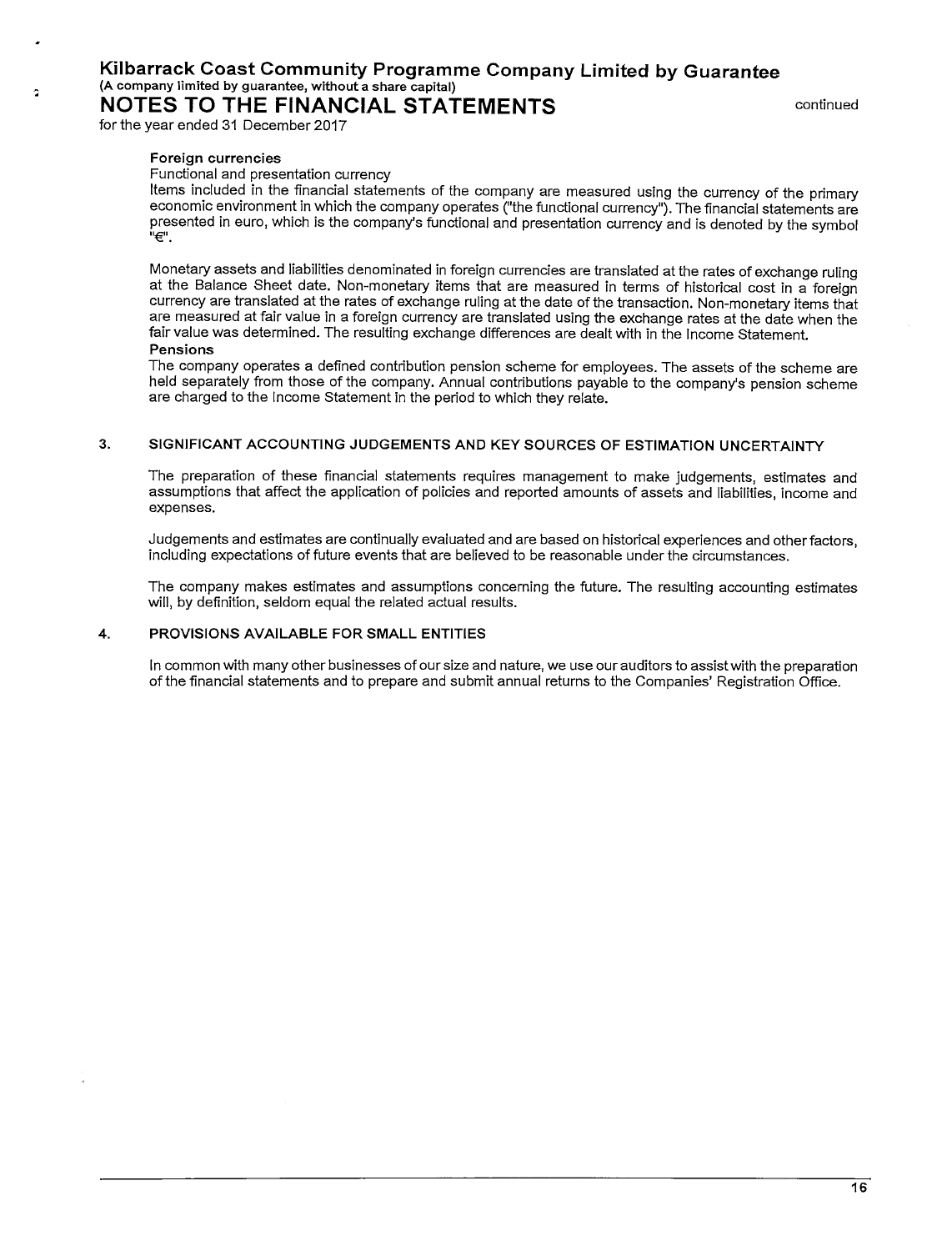**NOTES TO THE FINANCIAL STATEMENTS** and the continued

for the year ended 31 December 2017

### **5. INCOME**

 $\overline{a}$ 

The income for the year has been derived from:-

|                                   | 2017      | 2016      |
|-----------------------------------|-----------|-----------|
|                                   | €         | €         |
| DSP grants                        | 587,349   | 602,055   |
| HSE grants                        | 295,868   | 295,872   |
| Other grants and donations        | 8.658     | 9.459     |
| Drugs Task Force grants           | 118,620   | 106,984   |
| School Completion Programme grant | 4,407     | 4,489     |
| Other operating income            | 1,150     | 2,000     |
|                                   | 1,016,052 | 1,020,859 |

Details of the company's income from Grants and State Funding in the year, including name of Government Department, Grantor and name of grant, were as follows:

Dept of Education, SCP, School Completion Programme Grant €4,407 Dublin City Council, Community Grant €1,603 Dept of Social and Family Affairs, DSP, Community Employment Project €587,349 Dept of Health, HSE, Mainstream Funding €295,868 Dept of Health, HSE, Drugs Task Force Educational Bursary €4,620 Dept of Health, HSE, Drugs Task Force Reach Out Project €51,000 Dept of Health, HSE, Drugs Task Force REHAB Project €63,000 Dept of Health, HSE, Capital Grant amortised €1,000 Total Income in the year from Grants and State Funding €1,008,847

The whole of the company's income is attributable to its market in the Republic of Ireland and is derived from the principal activity of obtaining funding for the provision of activities and programmes to meet young peoples needs.

| 6. | <b>OPERATING (DEFICIT)/SURPLUS</b>                                                                                                              | 2017<br>€         | 2016<br>€         |
|----|-------------------------------------------------------------------------------------------------------------------------------------------------|-------------------|-------------------|
|    | Operating (deficit)/surplus is stated after charging/(crediting):<br>Depreciation of tangible fixed assets<br>Amortisation of Government grants | 7,618<br>(1, 150) | 11.197<br>(2,000) |
| 7. | INTEREST PAYABLE AND SIMILAR EXPENSES                                                                                                           | 2017<br>€         | 2016<br>€         |
|    | Interest                                                                                                                                        | 125               | 125               |

#### **8, EMPLOYEES**

The average monthly number of employees, including directors, during the year was as follows:

|                               | 2017<br>Number | 2016<br>Number |
|-------------------------------|----------------|----------------|
| DSP Staff<br><b>HSE Staff</b> | 39<br>10       | 40<br>9        |
|                               | 49             | 49             |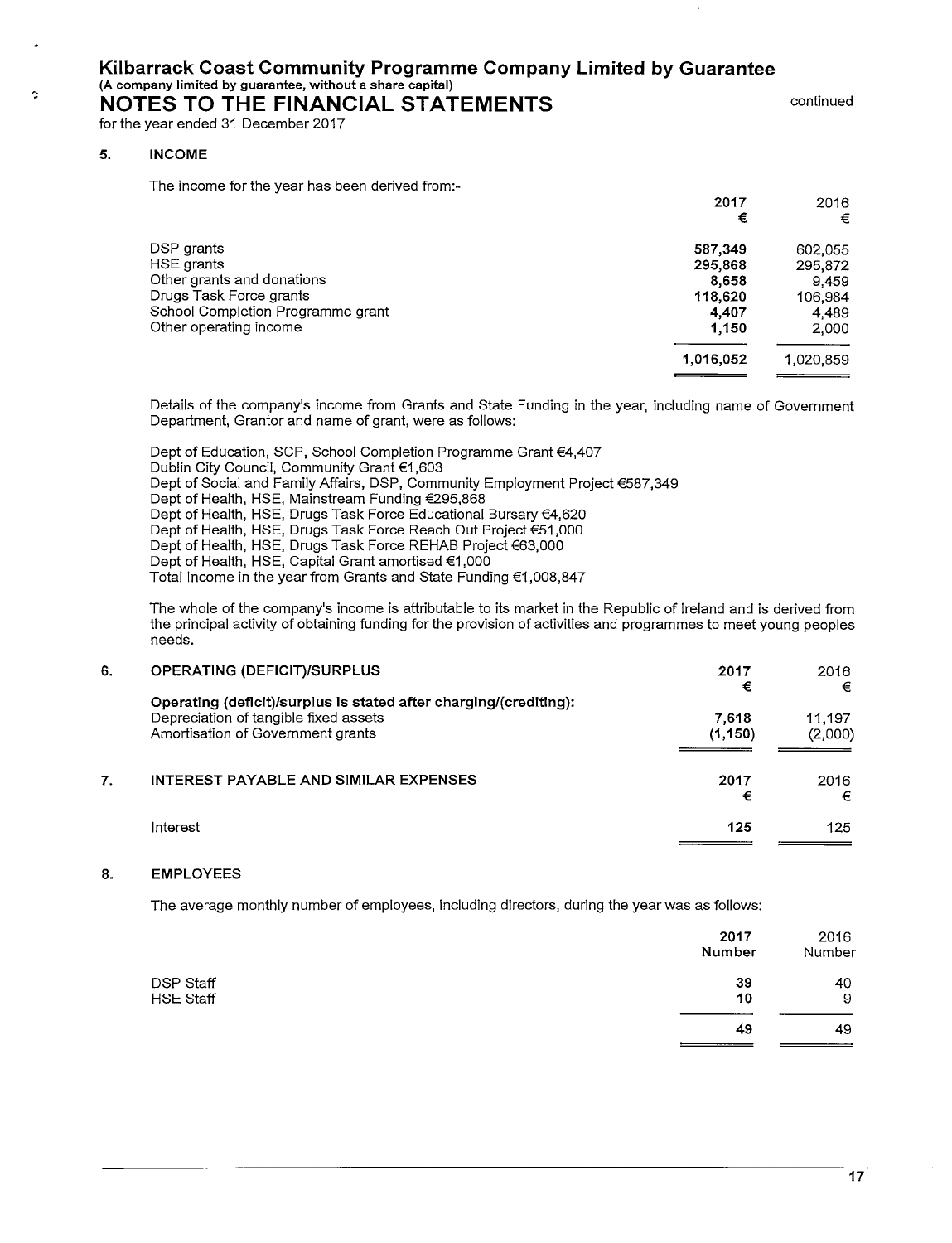# **Kilbarrack Coast Community Programme Company Limited by Guarantee**

**(A company limited by guarantee, without a share capital) NOTES TO THE FINANCIAL STATEMENTS**

continued

for the year ended 31 December 2017

 $\hat{\mathbb{C}}$ 

## **9. TANGIBLE FIXED ASSETS**

|                     | Plant and<br>machinery | Fixtures,<br>fittings and<br>equipment | Motor<br>vehicles | Leased<br>assets | Total   |
|---------------------|------------------------|----------------------------------------|-------------------|------------------|---------|
|                     | €                      | €                                      | €                 | €                | €       |
| Cost                |                        |                                        |                   |                  |         |
| At 1 January 2017   | 31,803                 | 63.659                                 | 32,850            | 3,191            | 131,503 |
| Additions           |                        | 2,018                                  |                   |                  | 2,018   |
| At 31 December 2017 | 31,803                 | 65,677                                 | 32,850            | 3,191            | 133,521 |
| Depreciation        |                        |                                        |                   |                  |         |
| At 1 January 2017   | 29,773                 | 43,083                                 | 29,565            | 2,552            | 104,973 |
| Charge for the year | 305                    | 3.389                                  | 3.285             | 639              | 7.618   |
| At 31 December 2017 | 30,078                 | 46,472                                 | 32,850            | 3,191            | 112,591 |
| Net book value      |                        |                                        |                   |                  |         |
| At 31 December 2017 | 1,725                  | 19,205                                 |                   |                  | 20,930  |
| At 31 December 2016 | 2,030                  | 20,576                                 | 3.285             | 639              | 26,530  |

## **9.1. TANGIBLE FIXED ASSETS CONTINUED**

Included above are assets held under finance leases or hire purchase contracts as follows:

|     |                                                                                                                                   | 2017<br>Net<br>book value<br>€ | Depreciation<br>charge<br>€ | 2016<br>Net<br>book value<br>€    | Depreciation<br>charge<br>€       |
|-----|-----------------------------------------------------------------------------------------------------------------------------------|--------------------------------|-----------------------------|-----------------------------------|-----------------------------------|
|     | Leased assets                                                                                                                     |                                | 639                         | 639                               | 639                               |
| 10. | <b>DEBTORS</b>                                                                                                                    |                                |                             | 2017<br>€                         | 2016<br>€                         |
|     | Prepayments<br>Accrued income                                                                                                     |                                |                             | 5,743<br>21,288                   | 4,998<br>19,168                   |
|     |                                                                                                                                   |                                |                             | 27,031                            | 24,166                            |
| 11. | <b>CREDITORS</b><br>Amounts falling due within one year                                                                           |                                |                             | 2017<br>€                         | 2016<br>€                         |
|     | Net obligations under finance leases<br>and hire purchase contracts<br>Taxation and social welfare<br>Other creditors<br>Accruals |                                |                             | 608<br>10,042<br>30,240<br>39,263 | 608<br>10,707<br>45,000<br>35,017 |
|     |                                                                                                                                   |                                |                             | 80,153                            | 91,332                            |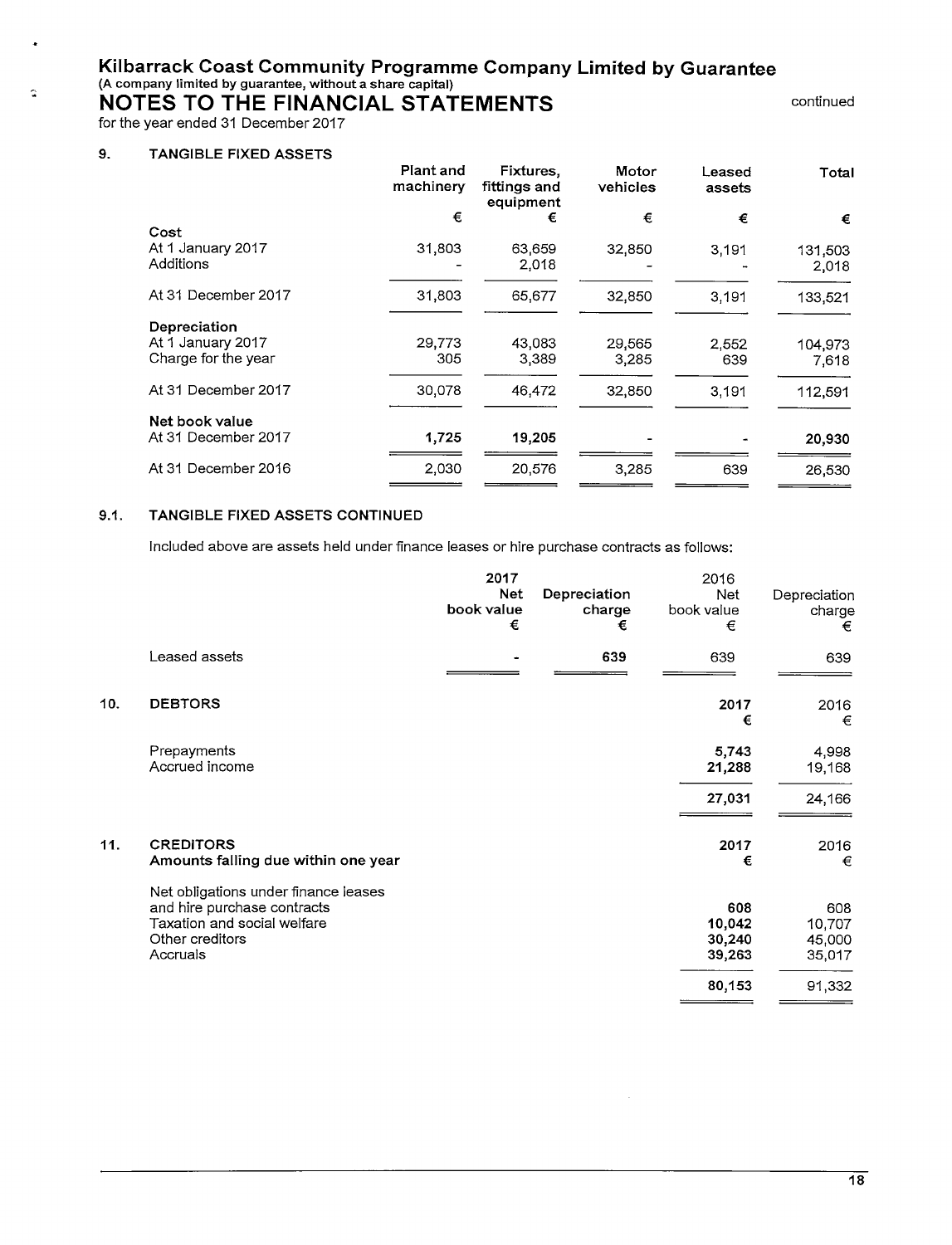|     | Kilbarrack Coast Community Programme Company Limited by Guarantee<br>(A company limited by guarantee, without a share capital)<br>NOTES TO THE FINANCIAL STATEMENTS<br>for the year ended 31 December 2017 |               | continued     |
|-----|------------------------------------------------------------------------------------------------------------------------------------------------------------------------------------------------------------|---------------|---------------|
| 12. | <b>CREDITORS</b><br>Amounts falling due after more than one year                                                                                                                                           | 2017<br>€     | 2016<br>€     |
|     | Finance leases and hire purchase contracts<br>Government grants (Note 15)                                                                                                                                  | 151<br>74,422 | 759<br>74,041 |
|     |                                                                                                                                                                                                            | 74,573        | 74,800        |
|     | Net obligations under finance leases<br>and hire purchase contracts                                                                                                                                        |               |               |
|     | Repayable within one year<br>Repayable between one and five years                                                                                                                                          | 733<br>182    | 733<br>916    |
|     | Finance charges and interest allocated                                                                                                                                                                     | 915           | 1.649         |
|     | to future accounting periods                                                                                                                                                                               | (156)         | (282)         |
|     |                                                                                                                                                                                                            | 759           | 1,367         |
| 13. | <b>TAXATION AND SOCIAL WELFARE</b>                                                                                                                                                                         | 2017<br>€     | 2016<br>€     |
|     | Creditors:<br><b>PAYE</b><br>PRSI                                                                                                                                                                          | 4,935         | 5,271         |
|     |                                                                                                                                                                                                            | 5,107         | 5,436         |
|     |                                                                                                                                                                                                            | 10,042        | 10,707        |

## **14. PENSION COSTS - DEFINED CONTRIBUTION**

 $\hat{z}$ 

The company operates a defined contribution pension scheme. The scheme and its assets are held by independent managers. The pension charge represents contributions due from the company and amounted to €13,652 (2016-€13,286).

| 15. | <b>GOVERNMENT GRANTS DEFERRED</b>                      | 2017<br>€           | 2016<br>€          |
|-----|--------------------------------------------------------|---------------------|--------------------|
|     | At 1 January 2017<br>Increase/(Decrease) in year       | 83,041<br>1,531     | 90,340<br>(7, 299) |
|     | At 31 December 2017                                    | 84,572              | 83,041             |
|     | Amortisation<br>At 1 January 2017<br>Amortised in year | (9,000)<br>(1, 150) | (7,000)<br>(2,000) |
|     | At 31 December 2017                                    | (10, 150)           | (9,000)            |
|     | Net book value<br>At 31 December 2017                  | 74,422              | 74,041             |
|     | At 1 January 2017                                      | 74,041              | 83,340             |
|     |                                                        |                     |                    |

**19**